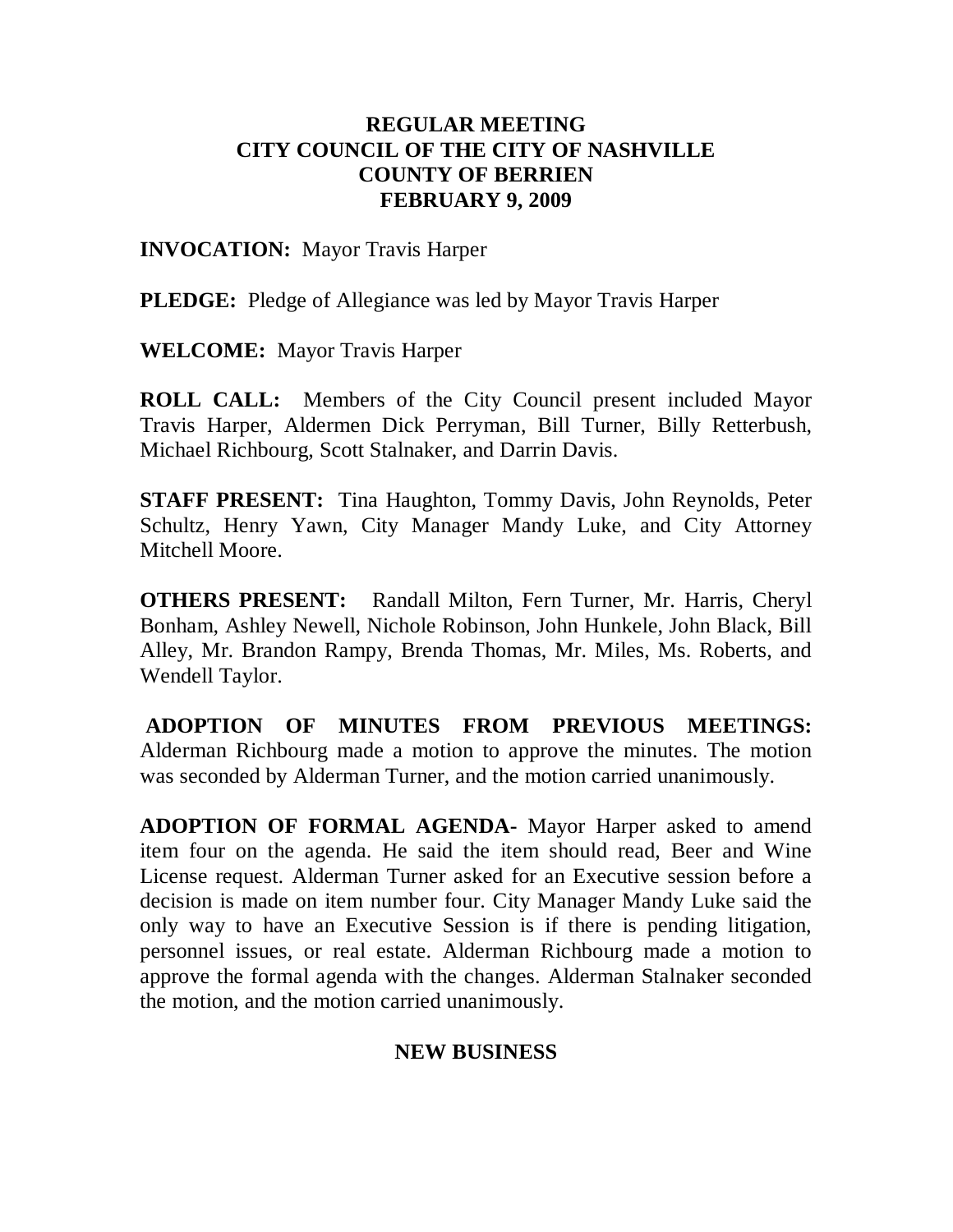**1. Update on Stream Buffer Variance-** John Hunkele told the group all the field work has been done on the survey and he has a copy of it. The only thing the surveyor doesn't have is the property lines and who owns what. He is working with Mitchell Moore to try and resolve this problem, because we need to know we have all the proper easements before we start digging. John said the only other update he has for the group is related to the waste water. EPD will visit us on February  $26<sup>th</sup>$  around 1:00 p.m. They will be going through the treatment plant that morning and they will be discussing the revised DDR, which we have sent to them for the second time, and apparently they have some additional comments for us on that.

**2. Opening Bids on Grinding Yard Waste-** Mayor Harper opened bids for the grinding, Ashley Newell with WRC out of Fitzgerald bid \$11,850.00, and Bill Alley with Alley Cats, out of Adel bid \$24,000.00 for the grinding and \$12,800.00 for the removal. Over the Hedge from Nashville bid \$21,300.00 and Brandon Rampy, from Lakeland bid \$15,750.00. Alderman Retterbush made a motion to go with the lowest bid, WRC for \$11,850.00. He added the bid is to be good for thirty days after it is submitted. Alderman Turner seconded the motion and the motion carried unanimously.

**3. 2<sup>nd</sup> Reading of the Golf Cart Ordinance-** Mitchell Moore said due to the changes done in the Ordinance draft this will not be the second reading. He said the revision on the Ordinance is under sec. 28-78. Motorized carts may be operated within the corporate limits of the city by: under item number seven I added a provision which states, Motorized carts shall be operated during daylight hours only from (30) minutes after sunrise until thirty (30) minutes before sunset unless equipped with functional headlights, tail lights and brake lights. Mitchell said he discussed this option with some of the Council, and due to prior conversations the expense for adding headlights and tail lights would be costly, but wanted to add this provision, and get the Council's opinion, for the individuals who want to go to the expense of adding headlights and brake lights to the cart. The Council agreed to the first part of number seven but wanted Mitchell to leave out, "unless equipped with functional headlights, tail lights, and brake lights. Mitchell said he also added number eight which states, motorized carts shall be equipped with amber strobe light visible for at least 500 feet as required by O.C.G.A. § 40-8-35. Alderman Richbourg asked Mitchell to add LED or strobe lights to number eight, because both can be seen from 500 feet. Mitchell said he would make this the first reading of the Golf Cart Ordinance and once these provisions are made the second reading can be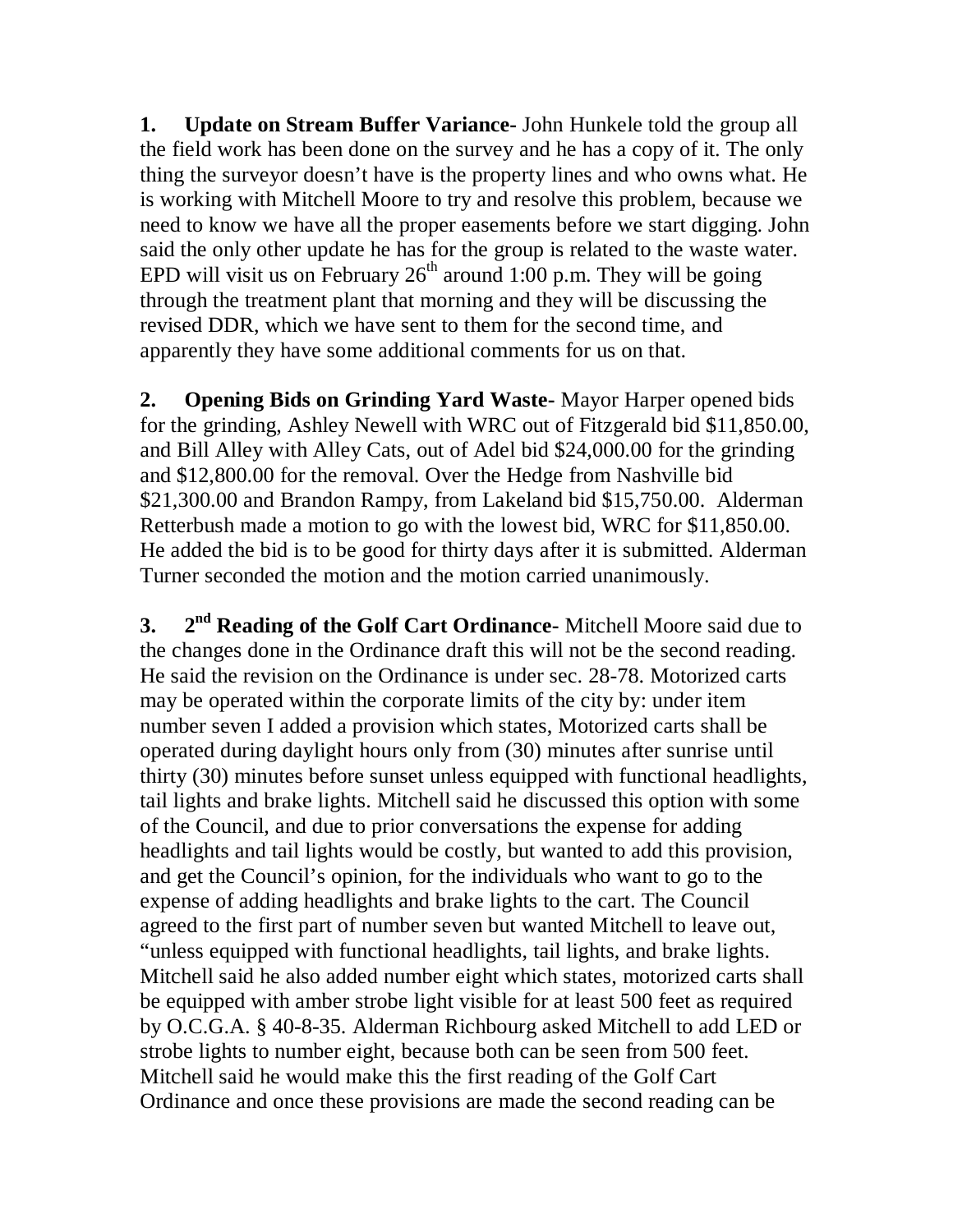approved at the next Council meeting. Alderman Davis wanted to add the golf cart crossing maps which were completed by Chief Clayton and Alderman Davis. He handed a copy to Council and said the map will show the State intersections and golf cart crossings. These maps are to be handed out at the time the license plate for the cart is purchased. Alderman Retterbush asked Tommy Davis to look into placing cart crossing signs up at the designated areas.

**4. Beer and Wine Application for The Blue Swan-** Mayor Harper said the proper background checks were completed on Mr. Willie Davis the new owner of The Blue Swan a/k/a Blue Flame and no record was found. The application fees have been paid for The Blue Swan a/k/a Blue Flame and the Council needs to vote on the approval or disapproval of the Beer and Wine Application for The Blue Swan. Alderman Turner asked Mr. Davis how he intends to keep the younger crowd out of the bar. Mr. Davis said he will have the proper Security. Alderman Richbourg made a motion to approve the Beer and Wine Application for Mr. Willie Davis. Alderman Retterbush seconded the motion and the motion carried unanimously.

**5. Conflict of Interest for the CDBG-Project-** Mandy Luke informed the group a memo was sent out from Kimberly Hobbs from, Southeast Georgia RDC for any governments submitting applications for the 2009 CDBG must comply and have it stated on the record of any conflicts of interest. The target areas are the Airport Subdivision and on the Willacoochee highway before the Get and Go convenience store on either side of the road. Mitchell asked the Council if any of them had real estate or rental property located in these areas or if anyone had relatives no matter how distantly kin who have had property in these areas or are still located in these areas. Alderman Stalnaker asked John Reynolds how far back off the road is included, because he has an Aunt and Uncle who still resides there. John said the area will not include May avenue, but would probably include their area Alderman Stalnaker asked about. Alderman Stalnaker said he would abstain. Mitchell said since Alderman Stalnaker has disclosed this information he will write a letter addressing it for it to be on the record. Alderman Perryman, Retterbush, Richbourg, Turner, and Davis said they have no conflicts of interest in those target areas.

## **REPORTS**

**6. City Manager's/Finance Director's Report** – none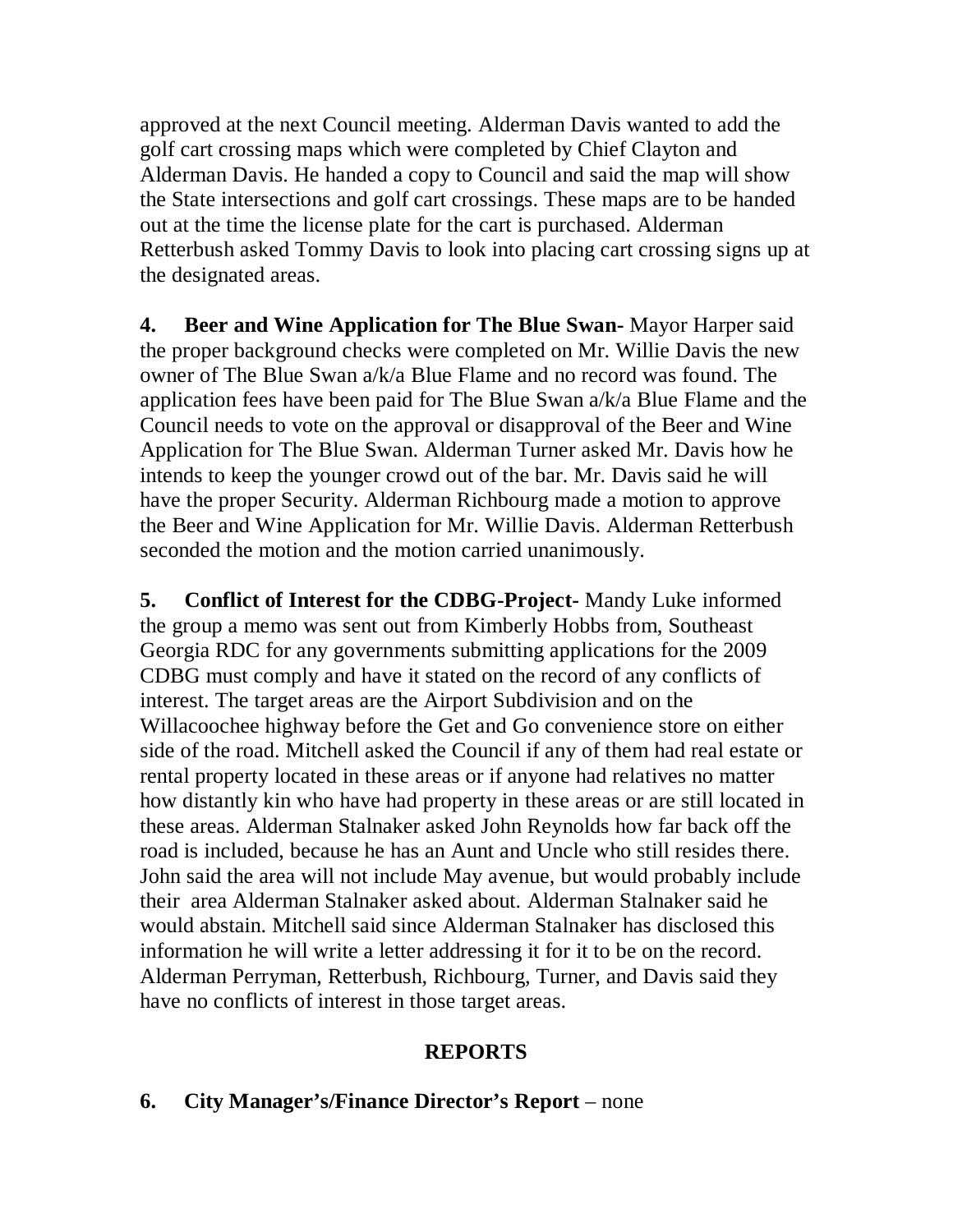**7. City Attorney's Report** Mitchell Moore updated the Council on the TTL Project on the monitoring wells. TTL has revised their service agreement at the Council's request and were able to reduce it to \$22,773.80. The first service agreement proposal was \$26,618.00.This service agreement should carry us through 2009. So the City Manager, Mandy Luke, needs to enter into this service agreement with TTL. Alderman Stalnaker made a motion for the City Manager Mandy Luke to enter into the agreement with TTL. Alderman Davis seconded the motion, and the motion carried unanimously.

**8. Department Heads' Report-** John Reynolds asked Council to approve the purchase and installation of a fence, to be placed around the spray field. He said the fence must be up before EPD visits on the  $26<sup>th</sup>$  and he can use inmate labor to do the job. Alderman Davis made a motion to approve the fence provided John gets three prices and purchases the lowest of three and uses inmate labor to install the fence. Alderman Stalnaker seconded the motion and the motion carried unanimously.

# **PUBLIC COMMENTS/GENERAL COMMENTS FROM COUNCIL**

Wendell Taylor wanted an update on creeks, if or when they can be filled in. Mayor Harper informed Mr. Taylor John Hunkele was at the meeting earlier and gave an update on the Stream Buffer Variance. He said we are now waiting on the State for approval before we can do anything. The group discussed the issue further and informed Mr. Taylor the city is waiting on the survey and the State's approval.

Mayor Harper said he wanted the Council to think about changing the four way stop located at Hazel and Jefferson being turned into a two way stop. He said several people have contacted him and asked if the Council could look into changing it due to the traffic backup at the stop signs.

## **ADJOURNMENT**

There being no further business to conduct, Alderman Turner made a motion to adjourn the meeting at 7:15 p.m. Alderman Stalnaker seconded the motion and the motion carried unanimously.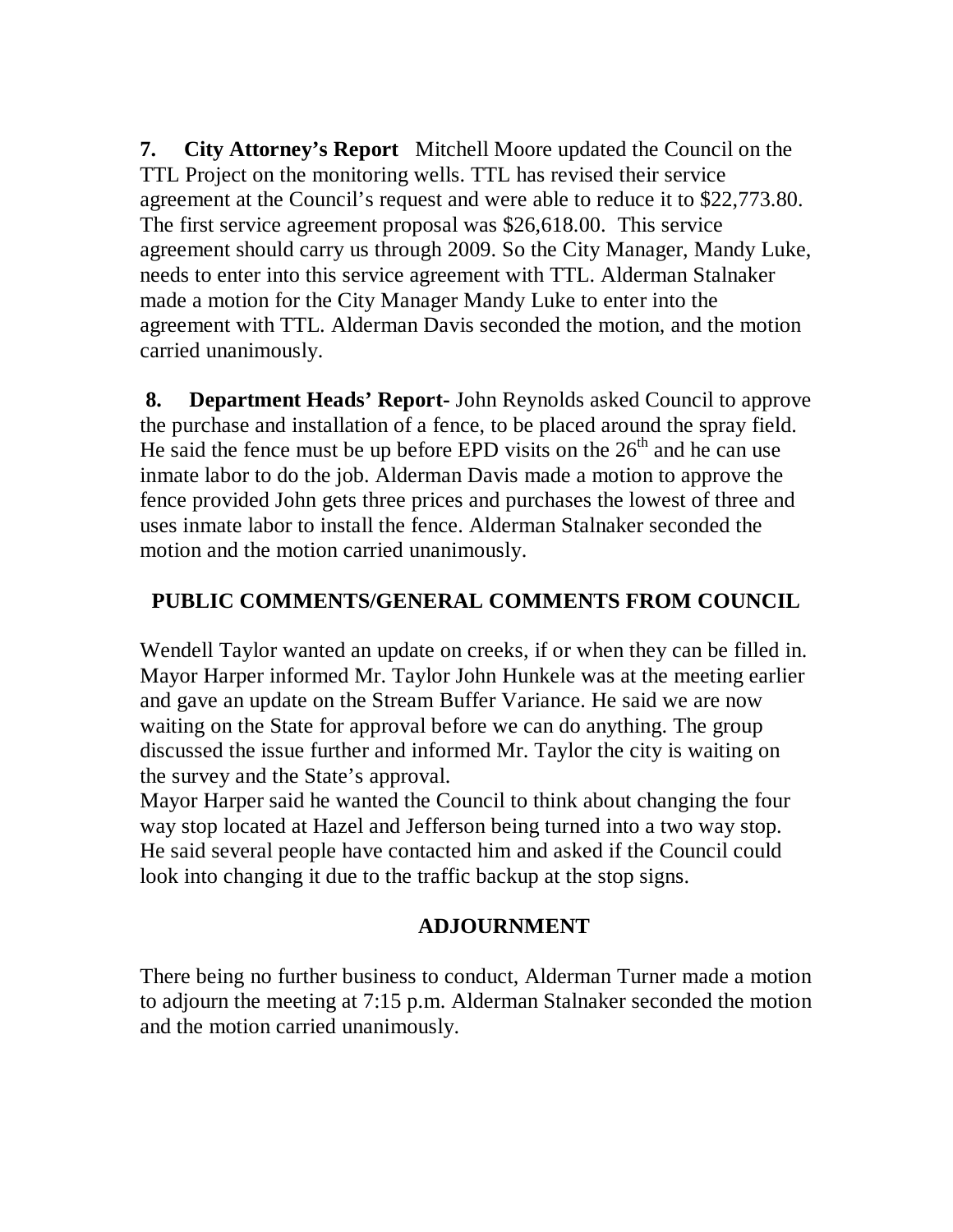Mayor Travis Harper

\_\_\_\_\_\_\_\_\_\_\_\_\_\_\_\_\_\_\_\_\_

\_\_\_\_\_\_\_\_\_\_\_\_\_\_\_\_\_\_\_\_\_\_\_\_\_\_\_ \_\_\_\_\_\_\_\_\_\_\_\_\_\_\_\_\_\_\_\_\_\_\_\_ Alderman Bill Turner Alderman Dick Perryman

\_\_\_\_\_\_\_\_\_\_\_\_\_\_\_\_\_\_\_\_\_\_\_\_\_\_ \_\_\_\_\_\_\_\_\_\_\_\_\_\_\_\_\_\_\_\_\_\_\_\_\_

Alderman Darrin Davis Alderman Billy Retterbush

\_\_\_\_\_\_\_\_\_\_\_\_\_\_\_\_\_\_\_\_\_\_\_\_\_\_ \_\_\_\_\_\_\_\_\_\_\_\_\_\_\_\_\_\_\_\_\_\_\_\_\_ Alderman Scott Stalnaker Alderman Michael Richbourg

**ATTEST**